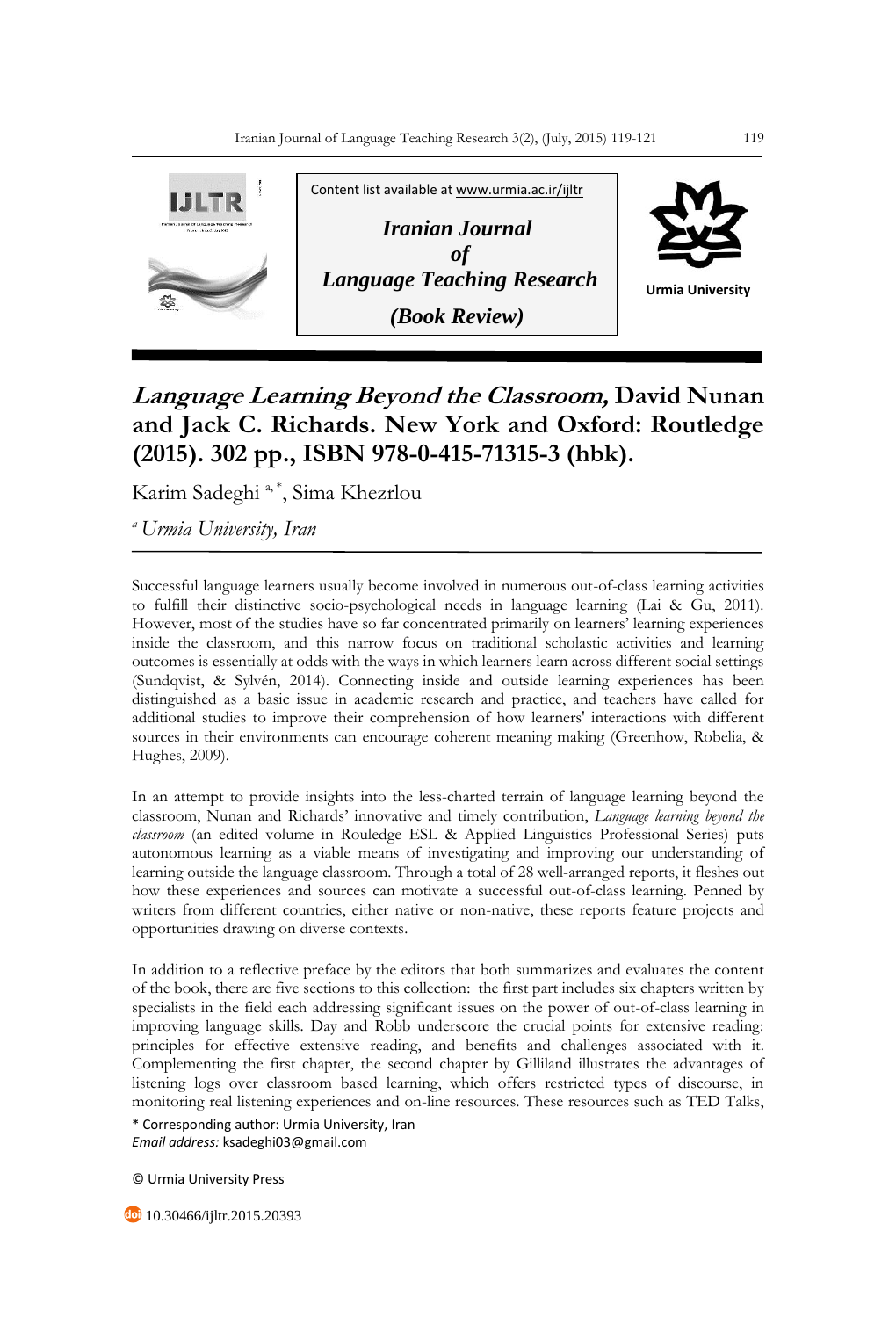streaming audio radio programs, podcasts from VOA, BBC and NPR, movies and shows provide learners with authentic language use from distinct genres. Walters in the third chapter describes the use of vocabulary notebook in activating and helping learners keep track of the new words they encounter. In the next chapter, Kerekes shares her experiences in listening to songs and lyrics, singing them and translating them into Hungarian. She points to the facilitative power of songs in helping learners retain and recall words and structures of the language which "open doors to a more automatic language use" (p. 35). Long and Huang add to the book's overarching framework by highlighting the strategic and leadership strategies needed for effective out-of-class pronunciation learning such as assignments, peer evaluation, examinations, e-mail communications and so forth. Appropriate use of strategies, together with the teacher's patience in developing the learners' ability to take control of their own learning, ensure success. Finally, Chiesa and Bailley's chapter indicate how dialogue journals can serve as out-of-class resources in making the communication between the teacher and the learners systematically dialogic.

The second section is devoted to the use of technology and the internet which offer more opportunities for meaningful and authentic language use than are available in the classroom. Chapter 7 by Coxhead and Bytheway outlines some fundamental principles of vocabulary learning that integrate two online learning sources: TED Talks and MMOPPGs. Chik in the next chapter shows how digital game play can facilitate the target language learning, specifically the development of familiarity with topics and vocabulary which might not be covered in the classroom. Righini reports of a teacher's use of blogs and Facebook groups to show the potential of social media in creating skills required for the reading of authentic texts using the electronic media. By means of blogs and different social media tools such as websites capable of voice recording, teachers would be more successful in learner engagement and out-of-class participation. Beatty continues this discussion by pinpointing the challenges involved in using online self-study learning resources which made him more critical of social media sites. Kozar in chapter 11 describes how modern day pen pals exchange language by means of e-mails, and instant audio and video conferencing. In this chapter, Kozar refers to some of the challenges associated with peer language support in spite of the great technical progress in this area. The final chapter of this section by Sasaki explores emailmediated tandem language learning by reporting his learners' development of English skills through using the target language and obtaining feedback on their language production.

The third section (Chapters 13-16) is solely focused on different accounts of *Learning through television*. Curtis in the first chapter of this section demonstrates how television viewing can be turned into a useful out-of-class learning activity by giving the example of Pokemon phenomenon. Next, Hanf comments on the use of a multi-episodic television series which involves a cognitive strategy named resourcing, referring to the viewers taking notes on words or expressions they intend to learn by making use of captions or subtitles. Using the story of two Chinese learners of English, Lin and Siyanova-Chanturia provide recommendations on the implementation of internet television as an extracurricular English learning activity. Webb in the last chapter of this section talks about the application of extensive-viewing which requires silent and uninterrupted viewing of television both inside and outside the classroom to develop vocabulary growth and listening comprehension.

Section 4 consists of examples on project-based learning which helps learners use their language resources for an authentic communicative intention. Grode and Stady focus on the use of shadowing exercise as a multistage project which uses authentic materials and encourages selfguided project-based learning. Pontes and Shimazumi report on a technological tool called Voice Thread© online program where learners create a recording and upload it to their Voice Thread, enabling the teachers and learners to listen to them and give general feedback. Mercado and Calvert in the next two chapters give opinions on the ways out-of-class projects can lead to both language learning and accepting responsibility for their own learning. In support of this, Miller and Hafner in Hong Kong refer to the development of numerous skills in learners as a result of their use of a